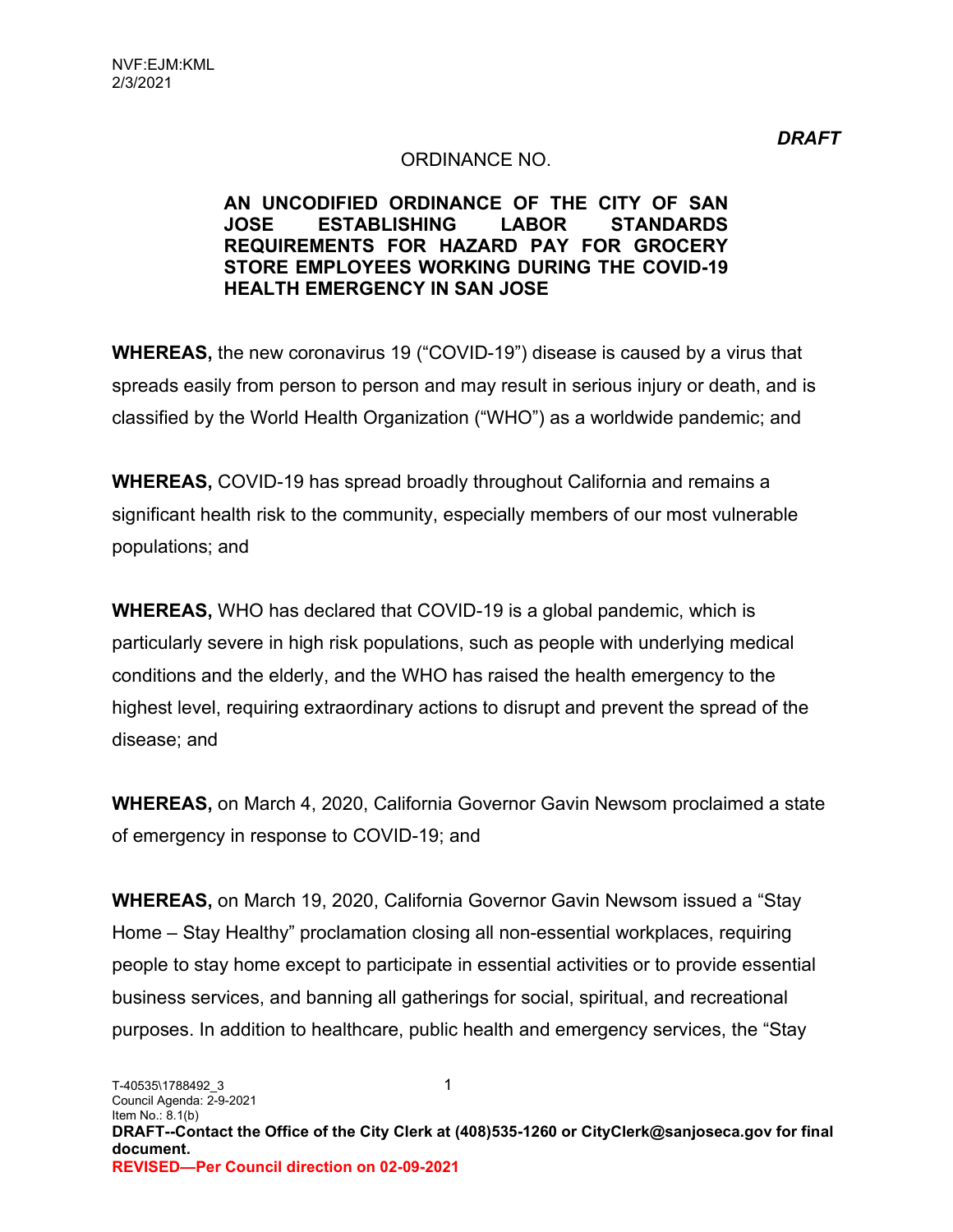Home-Stay Healthy" proclamation specifically identified Grocery Stores as essential businesses critical to protecting the health and well-being of Californians and designated their workers as essential critical infrastructure workers; and

**WHEREAS,** on December 3, 2020, California Governor Gavin Newsom extended the "Stay Home-Stay Healthy" proclamation and imposed a Regional Stay at Home Order; and

**WHEREAS,** on January 25, 2021, the California Department of Health and the County of Santa Clara lifted the Regional Stay at Home Order and announced that businesses, entities and individuals in Santa Clara County are subject to the purple tier of the State's Blueprint for a Safer Economy and a revised County Health Officer Order; and

**WHEREAS,** as of January 26, 2021, the World Health Organization Situation Report reported a global total of 98,925,221 cases of COVID-19, including 2,127,294 deaths; as of February 3, 2021, the State of California reported 3,294,447 cases of COVID-19 including 42,466 deaths; and as of February 3, 2021, the City of San José reported 68,097 cases of COVID-19; and

**WHEREAS,** Grocery Stores are essential businesses operating in the City of San José and serve as the main points of distribution of food and other daily necessities for residents during the COVID-19 emergency; and

**WHEREAS,** Grocery Store employees are essential workers who perform services that are fundamental to the economy and health of the community during the COVID-19 crisis. These employees interact with the public and have limited ability to engage in physical distancing; and continually expose themselves and the public to the spread of disease; and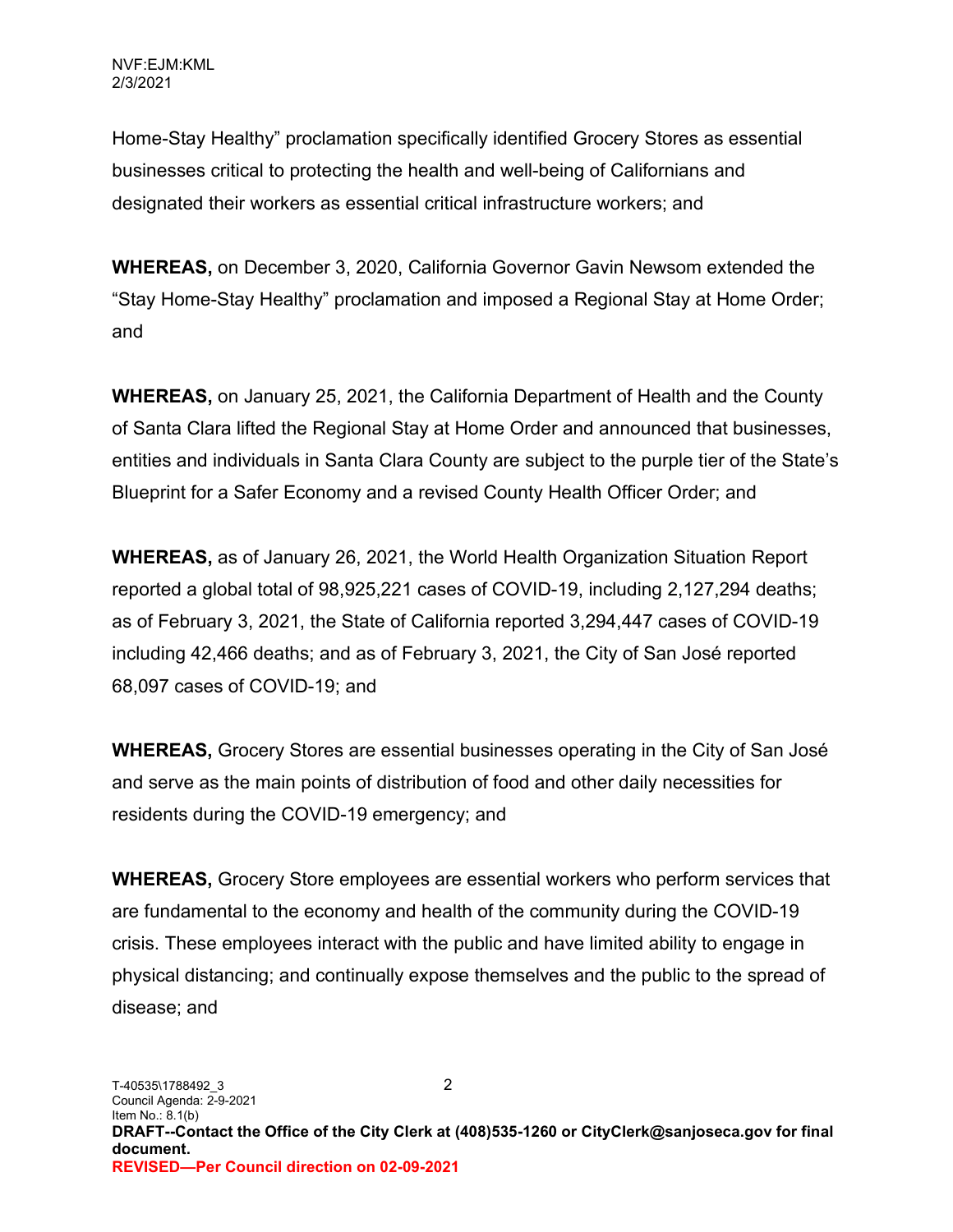**WHEREAS,** Grocery Store employees have been supporting grocery businesses' operations and facilitating community access to food during the pandemic, despite facing a clear and present danger of workplace exposure to COVID-19 and receiving limited or inconsistent additional pay in recognition of this hazard; and

**WHEREAS,** Grocery Store employees cannot choose to work from home and must come to work to perform their jobs, which can involve substantial interaction with customers and/or ventilation systems that could potentially spread the virus. They are wearing masks, trying as much as possible to social distance, performing safety protocols, and learning new skills to decrease transmission of the virus to protect themselves and the public; and

**WHEREAS,** hazard pay, paid in addition to regular wages, is an established type of compensation for employees performing hazardous duty or work involving physical hardship that can cause extreme discomfort and distress; and

**WHEREAS,** Grocery Store employees working during COVID-19 emergency merit additional compensation because they are performing hazardous duty due to the significant risk of exposure to COVID-19 while working. Grocery Store employees have been working under these hazardous conditions for months. They are working in these hazardous conditions now and will continue to face safety risks as the COVID-19 public health emergency presents an ongoing threat for an uncertain period, potentially resulting in subsequent waves of infection; and

**WHEREAS,** the continued availability of Grocery Stores is fundamental to the health and welfare of the community and is made possible during the COVID-19 emergency because Grocery Store employees are on the frontlines of this devastating pandemic supporting public health, safety and welfare by working in hazardous conditions; and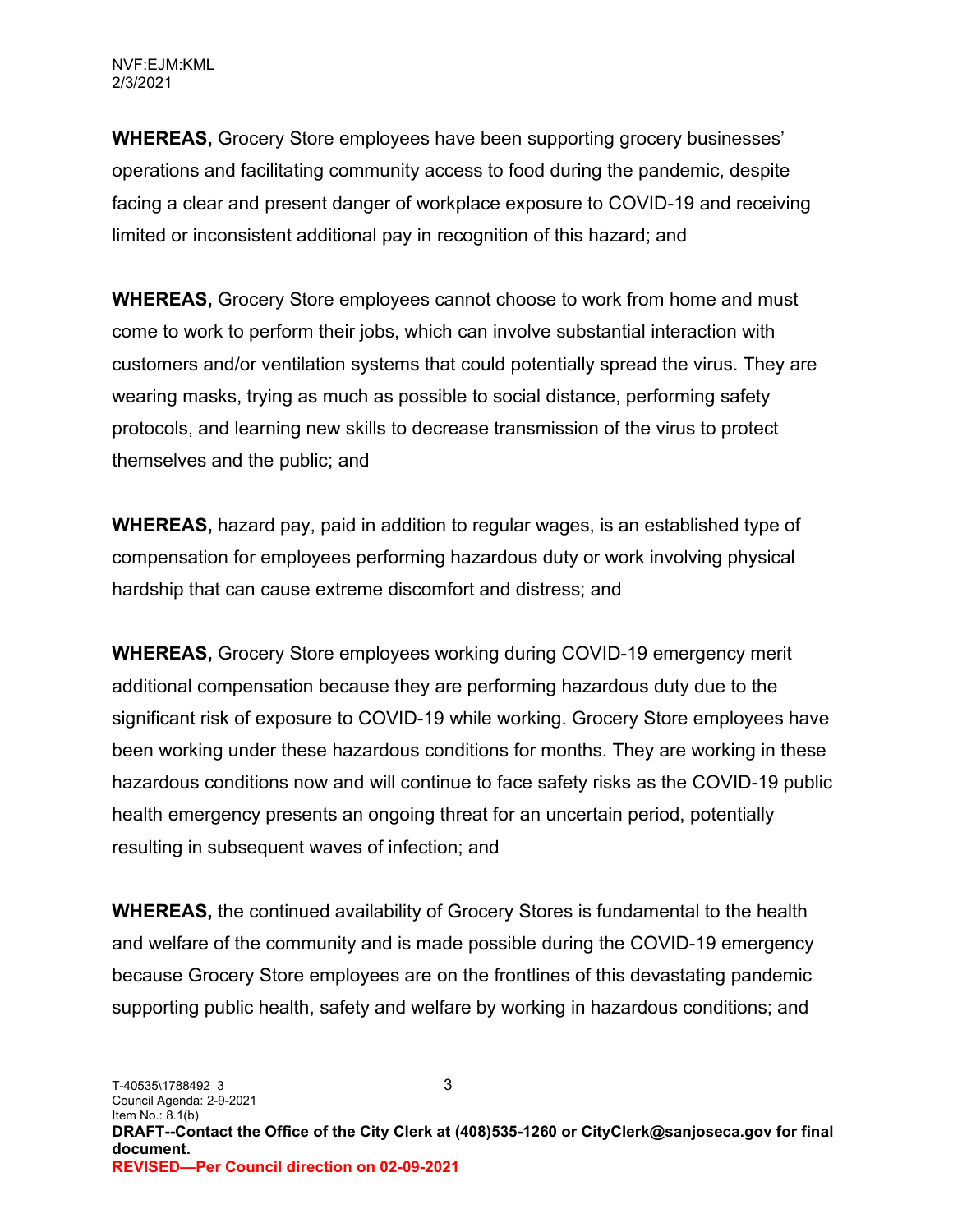**WHEREAS**, the Occupational and Environmental Medicine Journal published a study of the association between COVID-19 infection, exposure risk and mental health among a cohort of essential retail workers in the USA. In that study, the researchers found a considerable asymptomatic COVID-19 infection rate among grocery workers: Employees with direct customer exposure were five times more likely to test positive for COVID-19; and

**WHEREAS**, the Brookings Institute Report dated November 2020 reported the inequities between the windfall profits of retail businesses and their essential workers and found that while top retail companies' profits have soared during the pandemic, pay for their frontline essential workers, in most cases, has not; that the top retail companies in the analysis earned on average an extra \$16.7 billion in profit this year compared to last year; a 40% increase; that the 13 companies studied raised pay for their frontline essential workers by an average of just \$1.11 per hour since the pandemic began, a 10% increase on top of wages that are often too low to meet a family's basic needs; and

**WHEREAS,** establishing an immediate requirement for Grocery Stores to provide hazard pay to Grocery Store employees protects public health and welfare by insuring the stability of the food supply chain, supports stable incomes and promotes job retention by ensuring that Grocery Store employees are compensated for the substantial risks, efforts, and expenses they are undertaking to provide essential services in a safe and reliable manner during the COVID-19 emergency; and

**WHEREAS,** Section 606 of the City Charter does not require codification of this Grocery Store Employee Hazard Premium Pay Ordinance because it is temporary, and therefore, not a general ordinance in force; and

**WHEREAS**, pursuant to the provisions and requirements of the California Environmental Quality Act of 1970, together with related State CEQA Guidelines and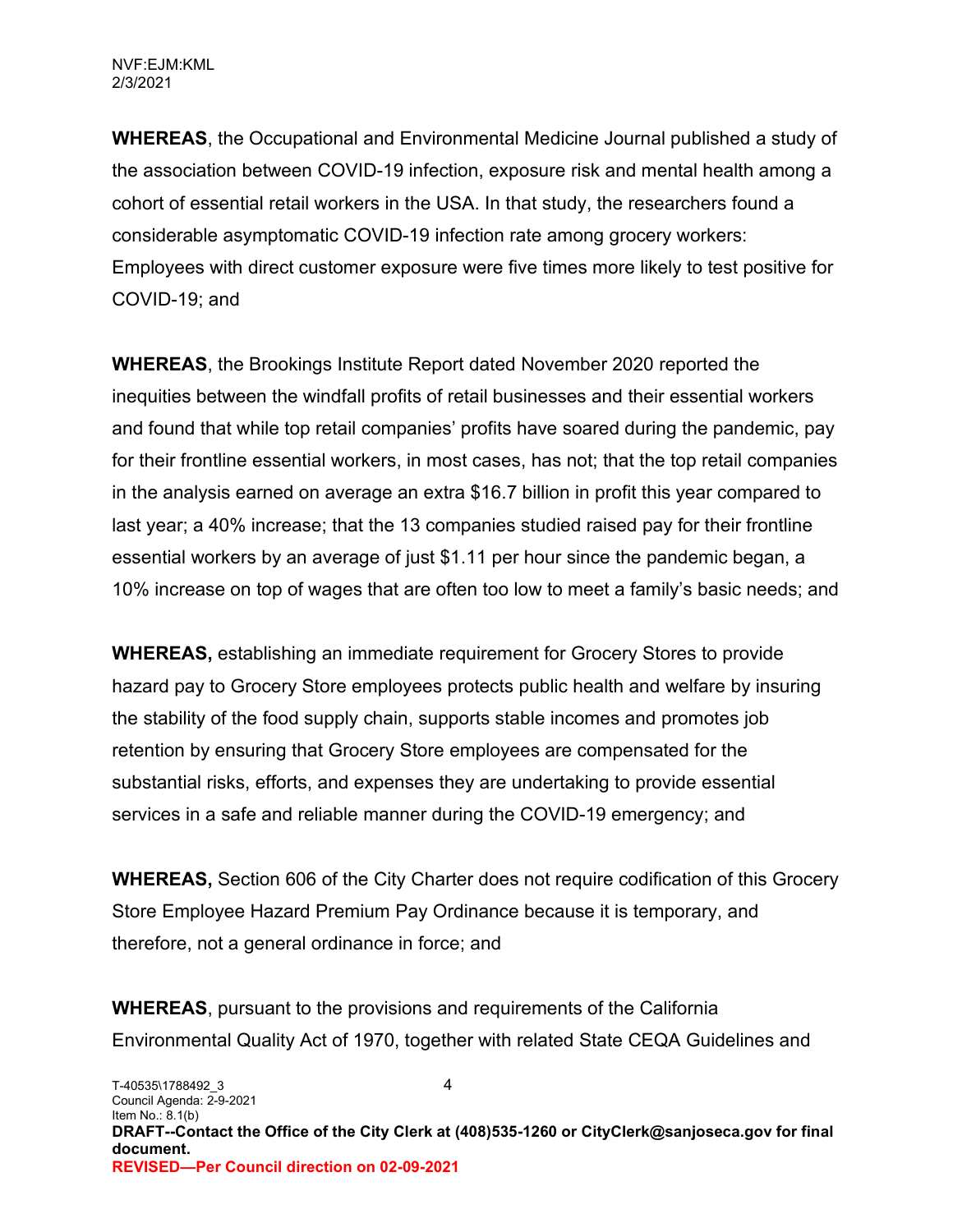Title 21 of the San José Municipal Code (collectively, "CEQA"), the Director of Planning, Building and Code Enforcement has determined that the provisions of this Ordinance do not constitute a project, under File No. PP17-008 (General Procedure and Policy Making resulting in no changes to the physical environment); and

**WHEREAS**, the City Council of the City of San José is the decision-making body for this Ordinance; and

**WHEREAS**, this Council has reviewed and considered the "not a project" determination under CEQA prior to taking any approval actions on this Ordinance;

**NOW, THEREFORE,** BE IT ORDAINED BY THE COUNCIL OF THE CITY OF SAN JOSE:

# **SECTION 1. Title**

This ordinance will be known as the "Grocery Store Employee Hazard Premium Pay Ordinance".

# **SECTION 2. Authority**

- A. This Ordinance is adopted based on the same powers pursuant to which the City adopted its Minimum Wage Ordinance in Chapter 4.100 of the San José Municipal Code, including Article XI, Section 7 of the California Constitution and Section 1205(b) of the California Labor Code.
- B. The City intends the enactment of this Ordinance to be an exercise of the City's general police powers to protect the public health, safety and welfare as those powers are set forth in State and Federal Law.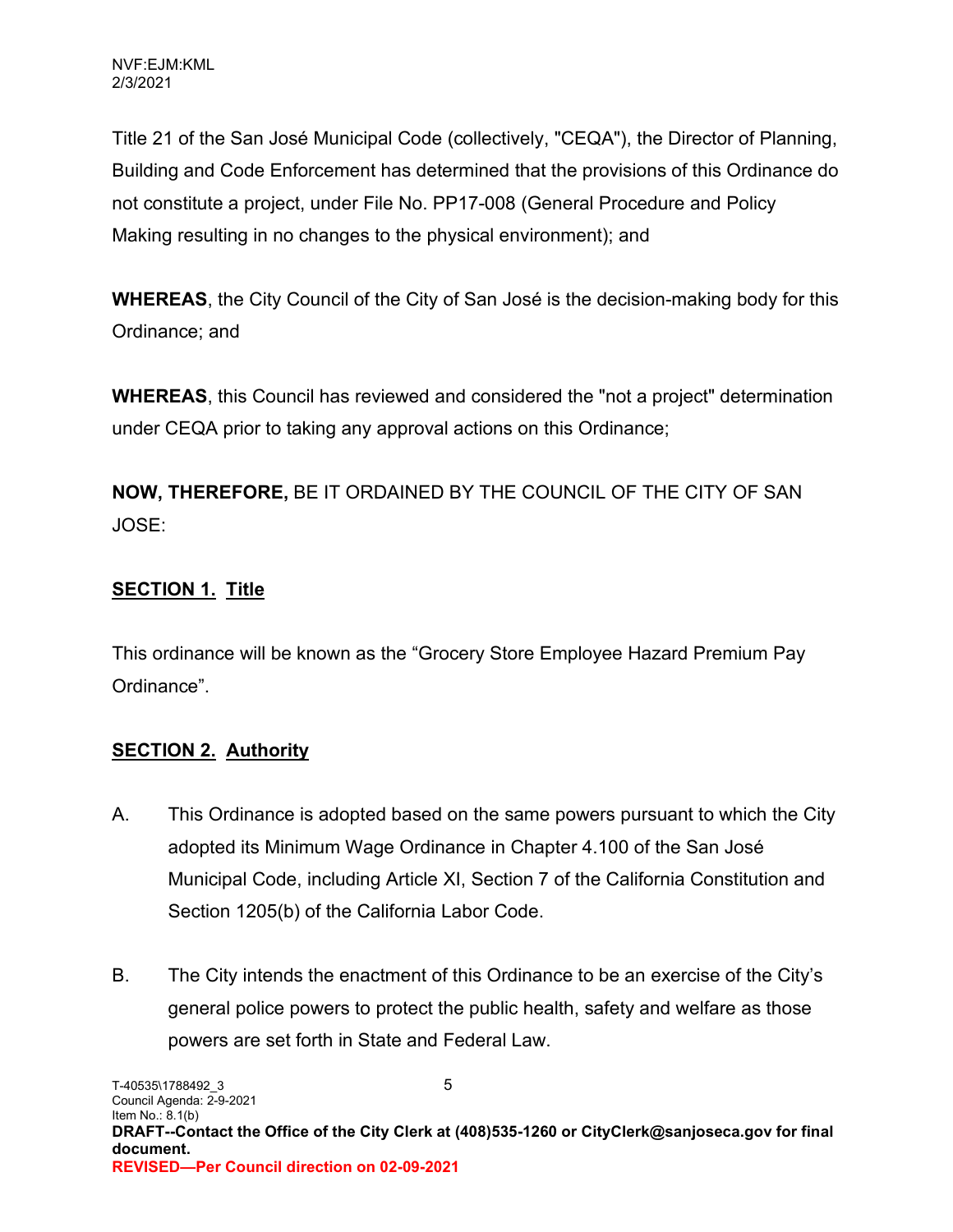## **SECTION 3. Intentionally Omitted.**

#### **SECTION 4. Effective Dates of the Ordinance**

- A. This Grocery Store Employee Hazard Premium Pay Ordinance ("Ordinance") is effective thirty (30) days following the date of its adoption.
- B. This Ordinance will expire one hundred twenty (120) days from the effective date of this Ordinance.

#### **SECTION 5. Definitions**

The following shall apply to this Ordinance:

- A. "Base Wage" shall mean the hourly wage paid to Covered Employees as of the effective date of this Ordinance not including Hazard Premium Pay owed under this Ordinance or any "Employer-Initiated Hazard Pay".
- B. "City" shall mean the City of San José.
- C. "Covered Employer" shall mean:
	- 1. Grocery Store as defined herein, that employs three hundred (300) or more employees nationwide, regardless of where those employees are employed, including but not limited to chains, integrated enterprises, or franchises associated with a franchisor or network of franchises with Franchisees that employ more than three hundred (300) employees in the aggregate, regardless of where those employees are employed.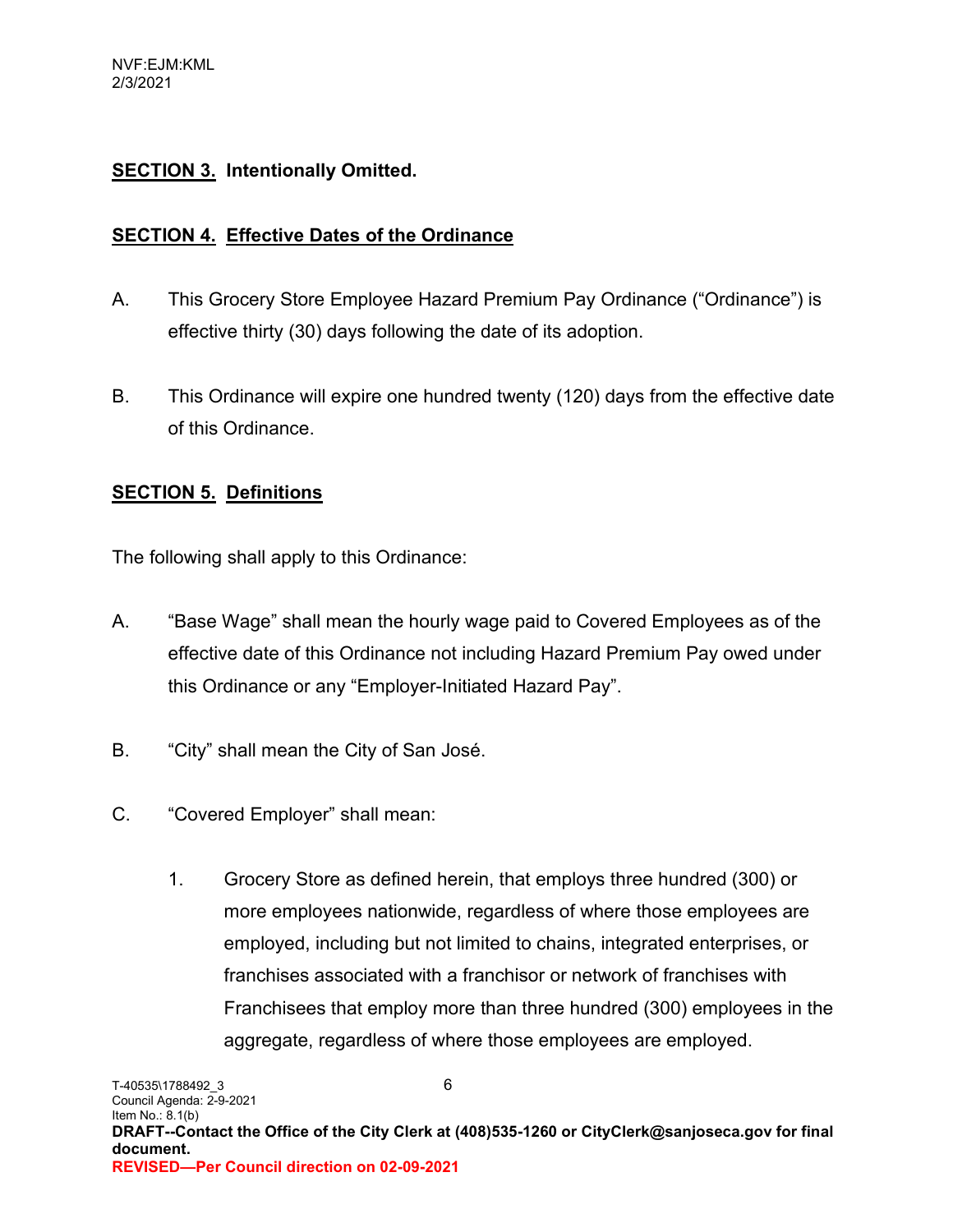To determine the number of Grocery Store's employees, the calculation shall be based upon:

- a. The actual number of employees per calendar week who worked for compensation during the pay period preceding the effective date of this Ordinance.
- b. All employees who worked for compensation shall be counted, including but not limited to:
	- i. Employees who are not covered by this Ordinance;
	- ii. Employees who worked inside the City;
	- iii. Employees who worked outside the City; and
	- iv. Employees who worked in full-time employment, part-time employment, joint employment, temporary employment, or through the services of a temporary services or staffing agency or similar entity.
- D. "Covered Employee" shall mean any person who:
	- 1. In a calendar week, performs at least two (2) hours of work for a Covered Employer within the geographic boundaries of the City; and
	- 2. Qualifies as an employee entitled to payment of a minimum wage from any Covered Employer under the California minimum wage law, as provided under Section 1197 of the California Labor Code and wage orders published by the California Industrial Welfare Commission.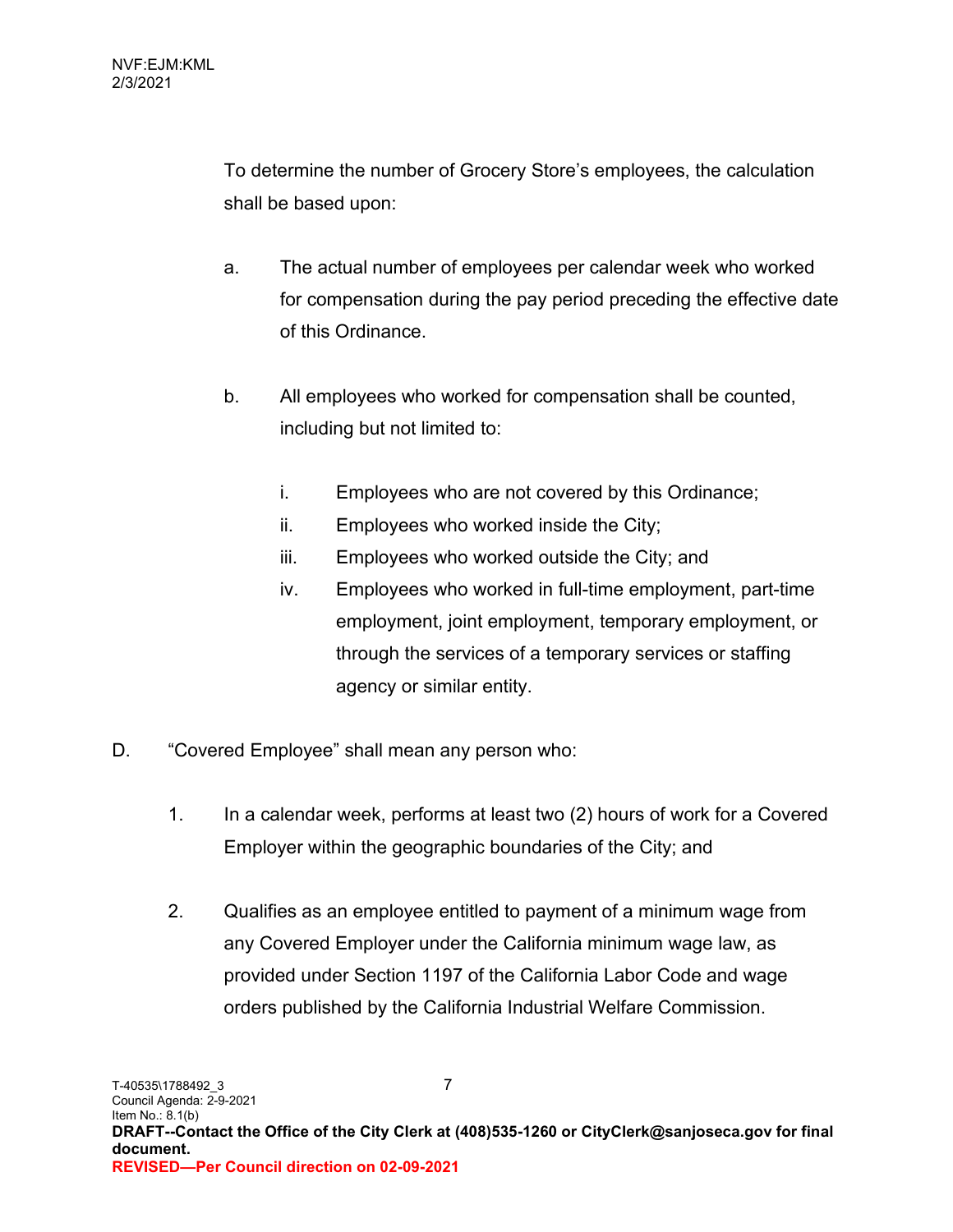- E. "Employer Initiated Hazard Pay" shall mean any other premium hourly rate already paid by a Covered Employer solely to compensate Covered Employees for working during the pandemic.
- F. "Franchise" means a written agreement by which:
	- 1. A Person is granted the right to engage in the business of offering, selling, or distributing goods or services under a marketing plan prescribed or suggested in substantial part by a Franchisor or its affiliates; and
	- 2. The operation of the business is substantially associated with a trademark, service mark, tradename, advertising, or other commercial symbol; designating, owned by, or licensed by a Franchisor or its affiliates; and
	- 3. The Person pays, agrees to pay, or is required to pay, directly or indirectly, a fee for the rights granted to the Person under such written agreement.
- G. "Franchisee" means a Person to whom a Franchise is offered or granted.
- H. "Franchisor" means a Person who grants a franchise to another Person.
- I. "Holiday Premium" shall mean the hourly wage paid to Covered Employees for performing work during a holiday or holiday season.
- J. "Hazard Premium Pay" shall mean Covered Employer shall pay the amount of three dollars (\$3.00) per hour in hazard pay above and beyond any payments already owed to the Covered Employee.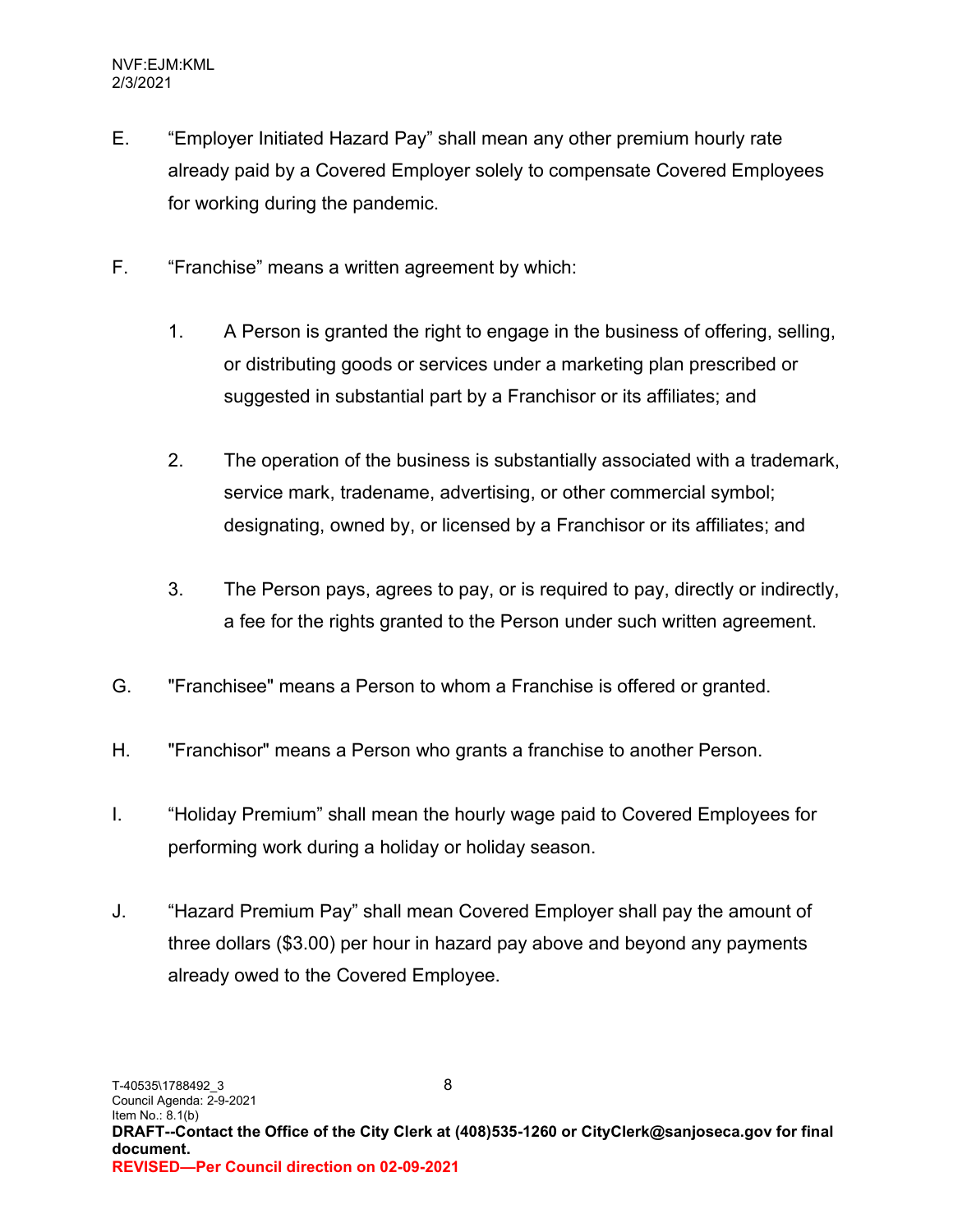- K. "Hours Worked" means the time during which a Covered Employee is subject to the control of a Covered Employer, including all the time the Covered Employee is permitted to work, and on-call.
- L. "Person" shall mean any individual, corporation, partnership, limited partnership, limited liability partnership, limited liability company, business trust, estate, trust, association, joint venture, agency, instrumentality, or any other legal or commercial entity, whether domestic or foreign.
- M. "Grocery Store" shall mean a retail store in the City of San José that sells household foodstuffs for offsite consumption, including the sale of fresh produce, meats, poultry, fish, deli products, dairy products, canned foods, dry foods, beverages, baked foods and/or prepared foods.

["Grocery Store" shall mean a retail store in the City of San José that is either:

- 1. Over fifteen thousand (15,000) square feet in size and that sells household foodstuffs for offsite consumption, including the sale of fresh produce, meats, poultry, fish, deli products, dairy products, canned foods, dry foods, beverages, baked foods and/or prepared foods; or
- 2. At with at least ten percent (10%) of its sales floor area dedicated to sale of nontaxable merchandise including, but not limited to, the sale of fresh produce, meats, poultry, fish, deli products, dairy products, canned foods, dry foods, beverages, baked foods and/or prepared foods.]
- N. "Retaliatory Action" shall mean the failure to hire, or the discharge, suspension, demotion, penalization, lowering of the Base Wage or Holiday Premium wage, or discrimination or any other adverse action against a Covered Employee with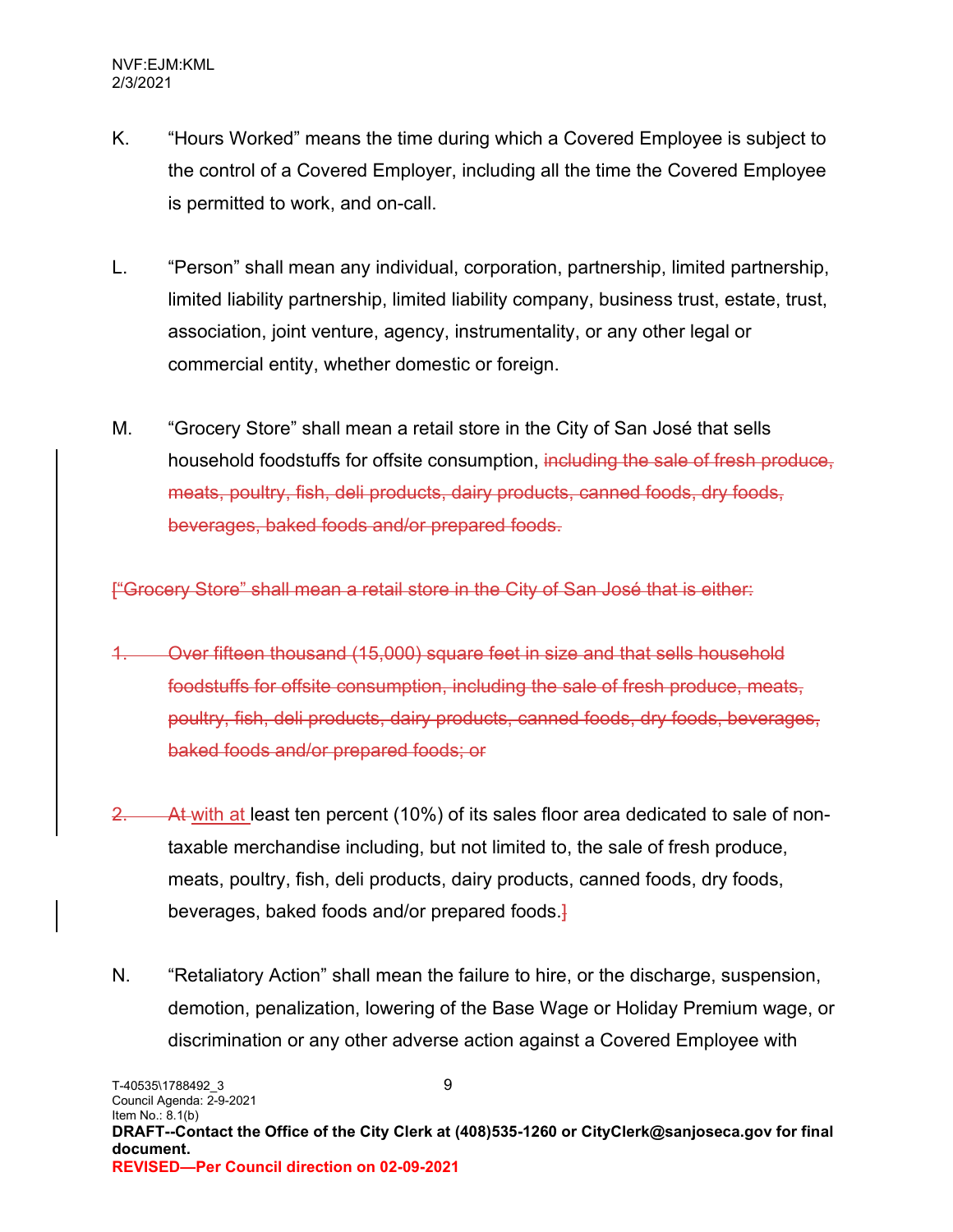respect to the terms and conditions of the Covered Employee's employment, for opposing any practice proscribed by this Ordinance, for participating in proceedings related to this Ordinance, for seeking to enforce his or her rights under this Ordinance by any lawful means, or for otherwise asserting rights under this Ordinance.

## **SECTION 6. Payment of Hazard Premium Pay to Covered Employees**

- A. Hazard Premium Pay. For all hours worked and in addition to the Covered Employee's Base Wage or Holiday Premium Wage, whichever applicable at the time of hours worked, Covered Employers shall pay Hazard Premium Pay to their Covered Employees. The. Covered Employers providing Employer-Initiated Hazard Pay will be credited for doing so in accordance with Section 13.
- B. Duration of Hazard Premium Pay. Covered Employers shall pay Hazard Premium Pay to all workers for any pay period during one hundred twenty (120) days from the effective date of this Ordinance. Unless extended by the City Council, this Ordinance shall expire one hundred twenty (120) days from the effective date of the Ordinance.

# **SECTION 7. Protections**

- A. No Covered Employer shall, as a result of this Ordinance going into effect, take any of the following actions:
	- 1. Reduce a Covered Employee's compensation;
	- 2. Limit a Covered Employee's earning capacity.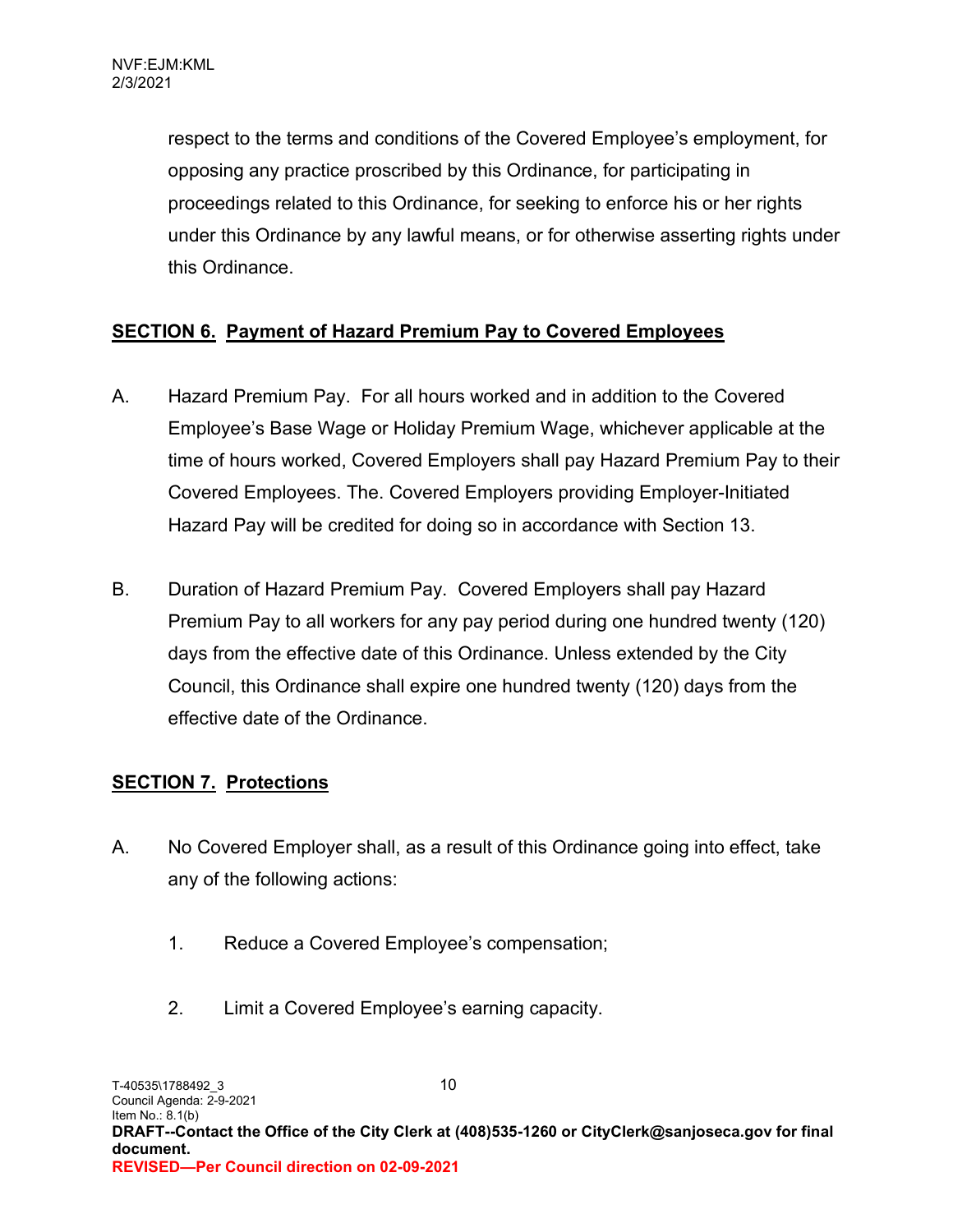B. It shall be a violation if this Ordinance is a motivating factor in a Covered Employer's decision to take any of the actions in paragraph A of this section unless the Covered Employer can prove that its decision to take the action(s) would have happened in the absence of this Ordinance going into effect.

#### **SECTION 8. Notice and Posting**

Every Covered Employer shall post in a conspicuous place at any workplace or job site where any Covered Employee works, a notice informing Covered Employees of their rights under this Ordinance. Every Covered Employer shall post notices in English, Spanish, and any other language spoken by at least five percent (5%) of the Covered Employees at the workplace or job site. Every Covered Employer also shall provide each Covered Employee at the time this Ordinance becomes effective or at the time of hire, whichever is later, the Covered Employer and owner or manager's name; address; telephone number; and whether it is part of a chain, integrated enterprise, or franchise associated with a franchisor or network of franchises. If the information the Covered Employer provided to the Covered Employee changes, the Covered Employer shall provide the updated information in writing within ten (10) days of the change.

#### **SECTION 9. Retaliation Prohibited**

It shall be unlawful for a Covered Employer or any other party to discriminate in any manner or take adverse action against any Covered Employee in retaliation for exercising rights protected under this Ordinance. Rights protected under this Ordinance include, but are not limited to: the right to file a complaint or inform any person about any party's alleged noncompliance with this Ordinance; and the right to inform any person of his or her potential rights under this Ordinance and to assist him or her in asserting such rights. Protections of this Ordinance shall apply to any Covered Employee who mistakenly, but in good faith, alleges noncompliance with this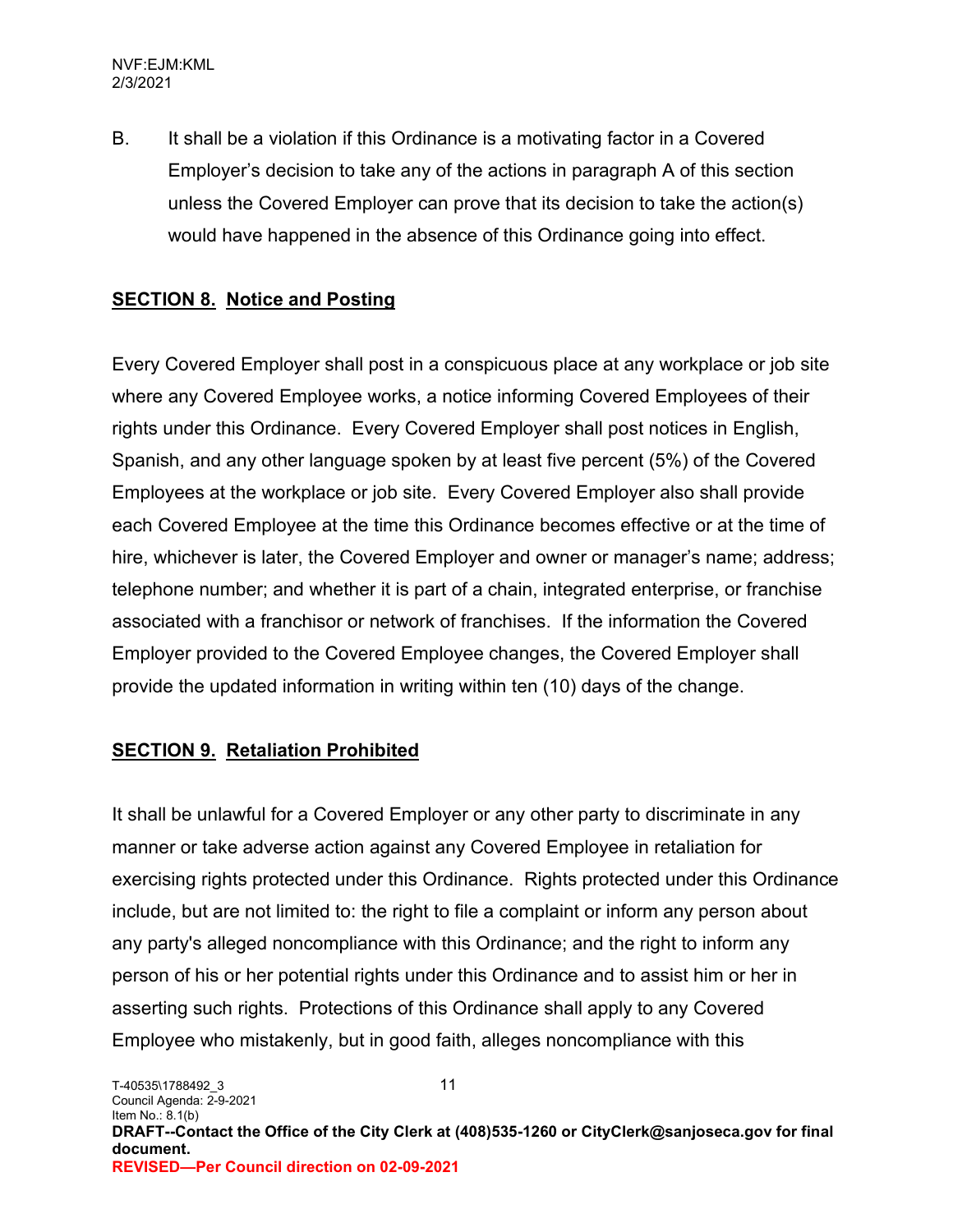Ordinance. Taking adverse action against a Covered Employee, including but not limited to lowering Covered Employees' Base Wage or Holiday Premium Wages or reduction of hours, within ninety (90) days of the Covered Employee's exercise of rights protected under this Ordinance shall raise a rebuttable presumption of having done so in retaliation for the exercise of such rights.

# **SECTION 10. Enforcement**

A person aggrieved by a violation of this Ordinance on or after the effective date of this Ordinance shall have the same rights to bring a civil action and the same private remedies as are set forth in the Minimum Wage Ordinance in Section 4.100.090 B, C and E of the San José Municipal Code, entitled "Enforcement."

## **SECTION 11. Covered Employee Remedies for Violations**

- A. Damages and Restitution. Every Covered Employer who violates this Ordinance, or any portion thereof shall be liable to the Covered Employee whose rights were violated for any and all relief, including, but not limited to:
	- 1. Legal and equitable relief including but not limited to reinstatement, rescission, the payment of Hazard Premium Pay unlawfully withheld, and the payment of all penalties and fines imposed pursuant to other provisions of this Ordinance or State law.
	- 2. Interest on all due and unpaid wages at the rate of interest specified in subdivision (b) of Section 3289 of the California Civil Code, which shall accrue from the date that the wages were due and payable as provided in Part 1 (commencing with Section 200) of Division 2 of the California Labor Code, to the date the wages are paid in full.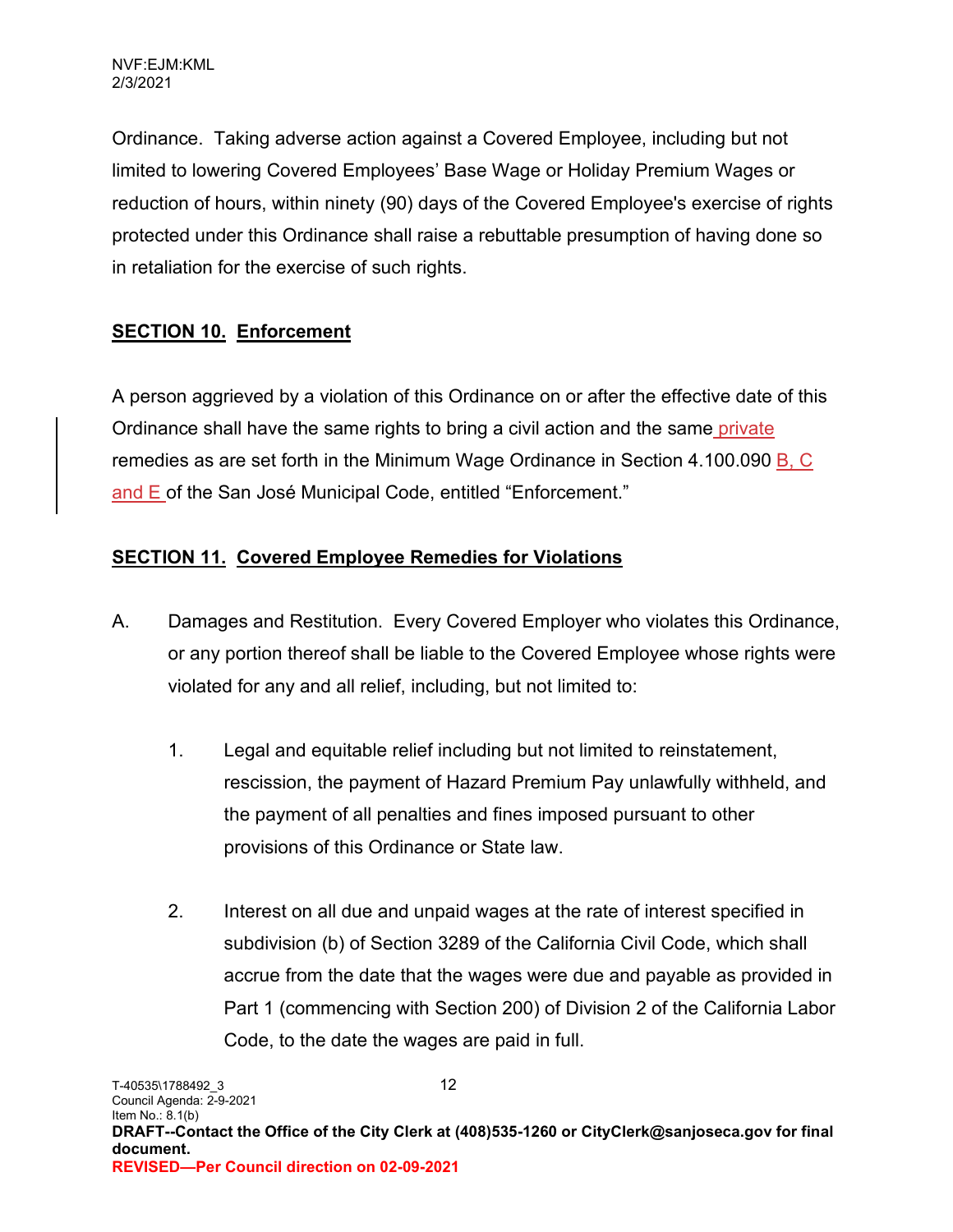B. Civil Enforcement. Any Covered Employee aggrieved by a violation of this Ordinance, or any other person or entity acting on behalf of the public as provided for under applicable state law, may bring a civil action in a court of competent jurisdiction against the Covered Employer violating this Ordinance. A Covered Employee, upon prevailing, shall be entitled to such legal or equitable relief as may be appropriate to remedy the violation including but not limited to monies to be paid pursuant to this Ordinance, back pay, reinstatement, rescission, and reasonable attorneys' fees and costs. Any other person or entity enforcing this Ordinance on behalf of the public as provided for under applicable state law, upon prevailing, shall be entitled only to equitable, injunctive and/or restitutionary relief, and reasonable attorneys' fees and costs. Nothing in this Ordinance shall be interpreted as restricting, precluding, or otherwise limiting a separate or concurrent criminal prosecution under the Municipal Code or state law. Jeopardy shall not attach as a result of any administrative or civil enforcement action taken pursuant to this Ordinance.

## **SECTION 12. Additional Remedies**

The remedies, penalties and procedures provided under this Ordinance are cumulative and are not intended to be exclusive of any other available remedies, penalties and procedures.

#### **SECTION 13. Credit for Employer-Initiated Hazard Pay**

Hazard Premium Pay otherwise required under this Ordinance shall be reduced by the hourly amount of any Employer-Initiated Hazard Pay (e.g. A Covered Employer offering a two dollar (\$2.00) per hour Employer-Initiated Hazard Pay pays an additional one dollar (\$1.00) per hour in Hazard Premium Pay per this Ordinance.) Such Covered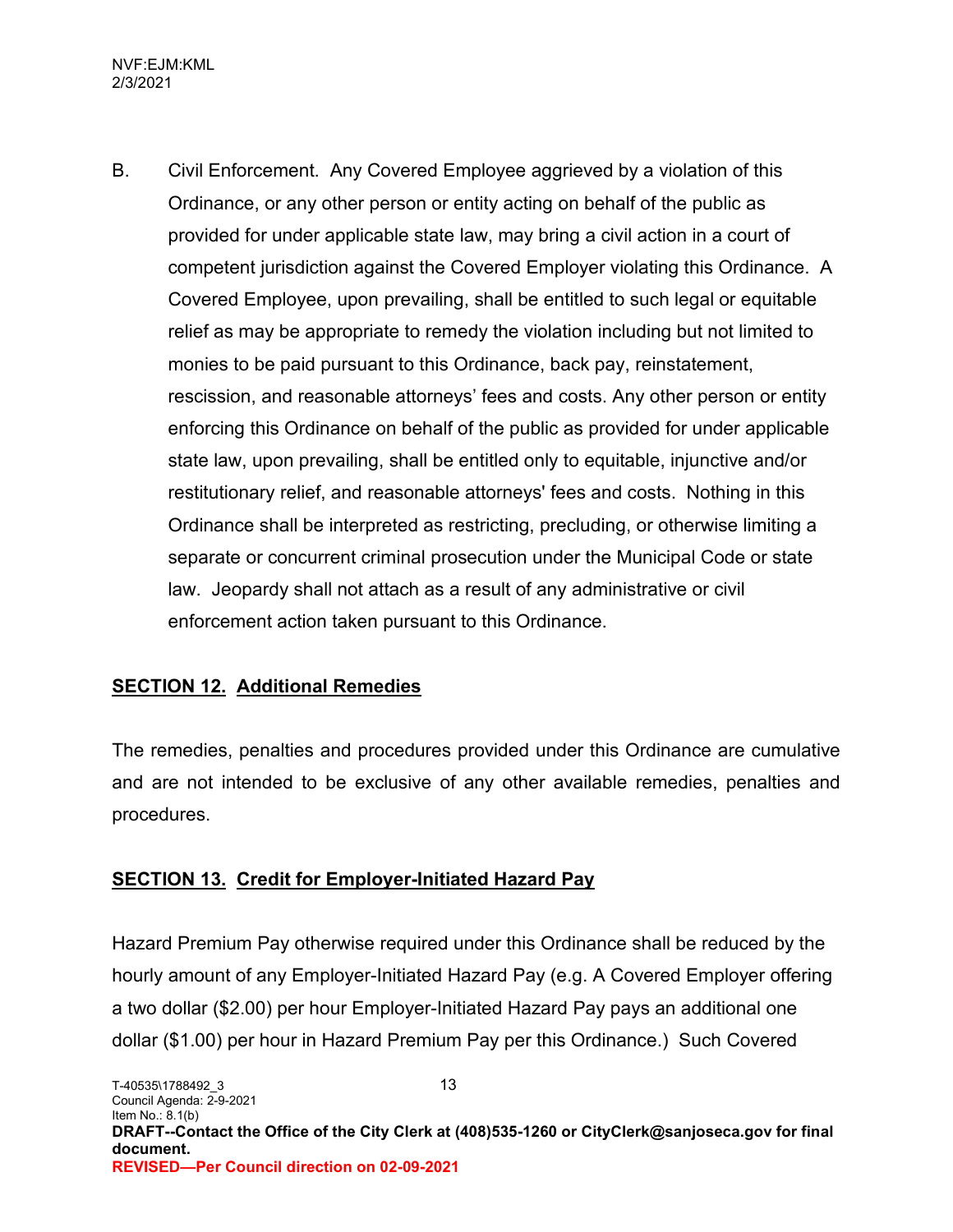Employer must demonstrate that, as of the effective date of this Ordinance and in any subsequent covered pay periods, all Covered Employees are receiving such Employer-Initiated Hazard Pay. No Covered Employer shall be credited prospectively for any past payments. No Covered Employer shall be credited for any hourly premiums already owed to Covered Employees, such as but not limited to, Holiday Premiums. Nothing herein shall be interpreted to prohibit any Covered Employer from paying more than three dollars (\$3.00) per hour in Hazard Premium Pay.

## **SECTION 14. No Waiver of Rights**

Any waiver by a Covered Employee of any or all of the provisions of this Ordinance shall be deemed contrary to public policy and shall be void and unenforceable except as allowed herein.

# **SECTION 15. Coexistence with Other Available Relief for Specific Deprivations of Protected Rights**

The provisions of this Ordinance shall not be construed as limiting any Covered Employee's right to obtain relief to which he or she may be entitled at law or in equity.

## **SECTION 16. Conflicts**

Nothing in this Ordinance shall be interpreted or applied so as to create any power or duty in conflict with any federal or state law.

## **SECTION 17. Severability**

If any subsection, sentence, clause or phrase of this Ordinance is for any reason held to be invalid or unconstitutional by a court of competent jurisdiction, such decision shall not